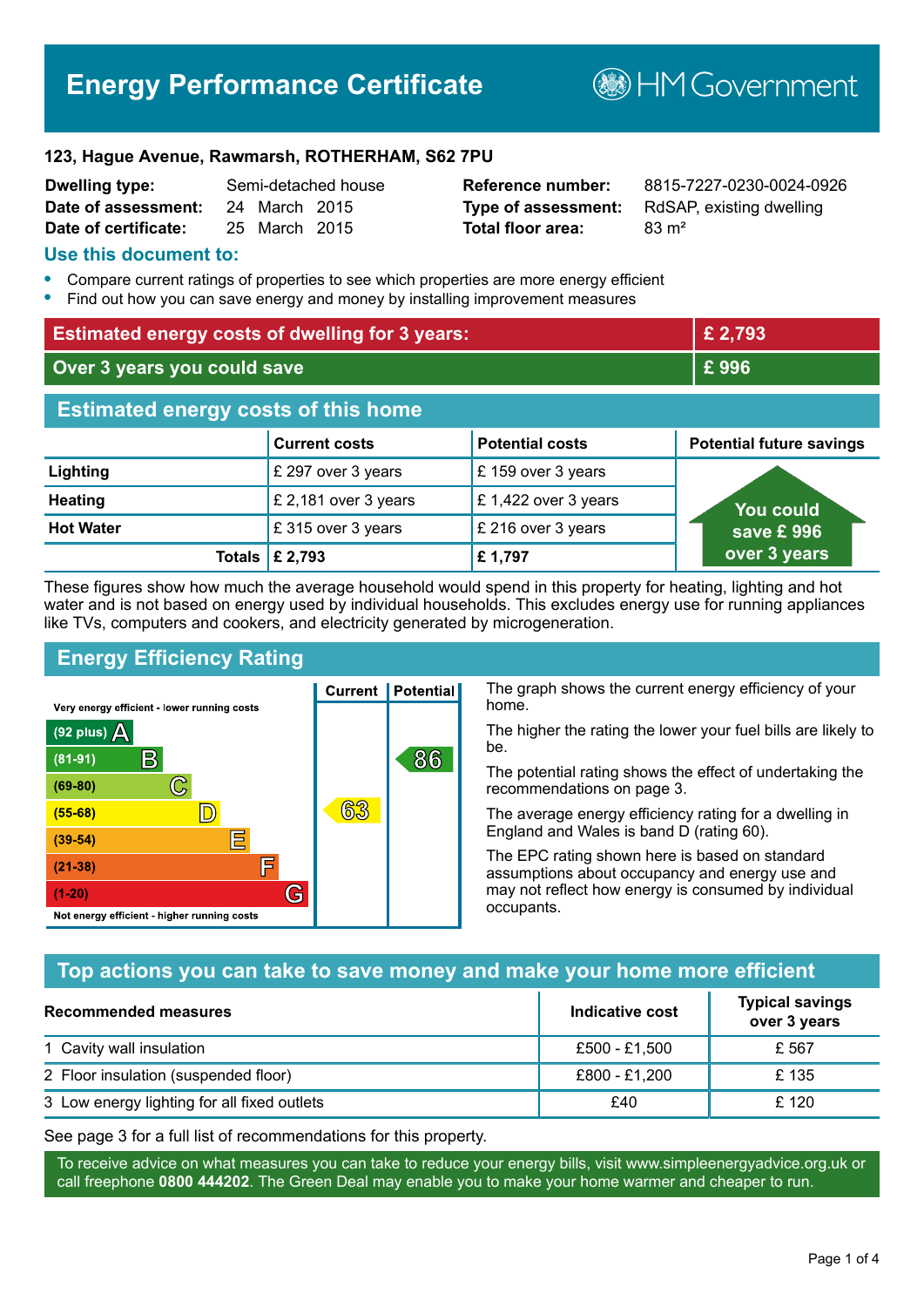**Energy Performance Certificate**

### **Summary of this home's energy performance related features**

| <b>Element</b>        | <b>Description</b>                             | <b>Energy Efficiency</b> |
|-----------------------|------------------------------------------------|--------------------------|
| Walls                 | Cavity wall, as built, no insulation (assumed) | ★★☆☆☆                    |
| Roof                  | Pitched, 270 mm loft insulation                | ★★★★☆                    |
| Floor                 | Suspended, no insulation (assumed)             |                          |
| <b>Windows</b>        | Fully double glazed                            | ★★★★☆                    |
| Main heating          | Boiler and radiators, mains gas                | ★★★★☆                    |
| Main heating controls | Programmer, TRVs and bypass                    | ★★★☆☆                    |
| Secondary heating     | None                                           |                          |
| Hot water             | From main system                               | ★★★★☆                    |
| Lighting              | Low energy lighting in 11% of fixed outlets    | ★★☆☆☆                    |

Current primary energy use per square metre of floor area: 277 kWh/m² per year

The assessment does not take into consideration the physical condition of any element. 'Assumed' means that the insulation could not be inspected and an assumption has been made in the methodology based on age and type of construction.

See addendum on the last page relating to items in the table above.

#### **Low and zero carbon energy sources**

Low and zero carbon energy sources are sources of energy that release either very little or no carbon dioxide into the atmosphere when they are used. Installing these sources may help reduce energy bills as well as cutting carbon. There are none provided for this home.

# **Your home's heat demand**

For most homes, the vast majority of energy costs derive from heating the home. Where applicable, this table shows the energy that could be saved in this property by insulating the loft and walls, based on typical energy use (shown within brackets as it is a reduction in energy use).

| <b>Heat demand</b>           | <b>Existing dwelling</b> | Impact of loft<br>insulation | Impact of cavity<br>wall insulation | Impact of solid<br>wall insulation |
|------------------------------|--------------------------|------------------------------|-------------------------------------|------------------------------------|
| Space heating (kWh per year) | 11.931                   | N/A                          | (3,839)                             | N/A                                |
| Water heating (kWh per year) | 2,155                    |                              |                                     |                                    |

You could receive Renewable Heat Incentive (RHI) payments and help reduce carbon emissions by replacing your existing heating system with one that generates renewable heat, subject to meeting minimum energy efficiency requirements. The estimated energy required for space and water heating will form the basis of the payments. For more information, search for the domestic RHI on the www.gov.uk website.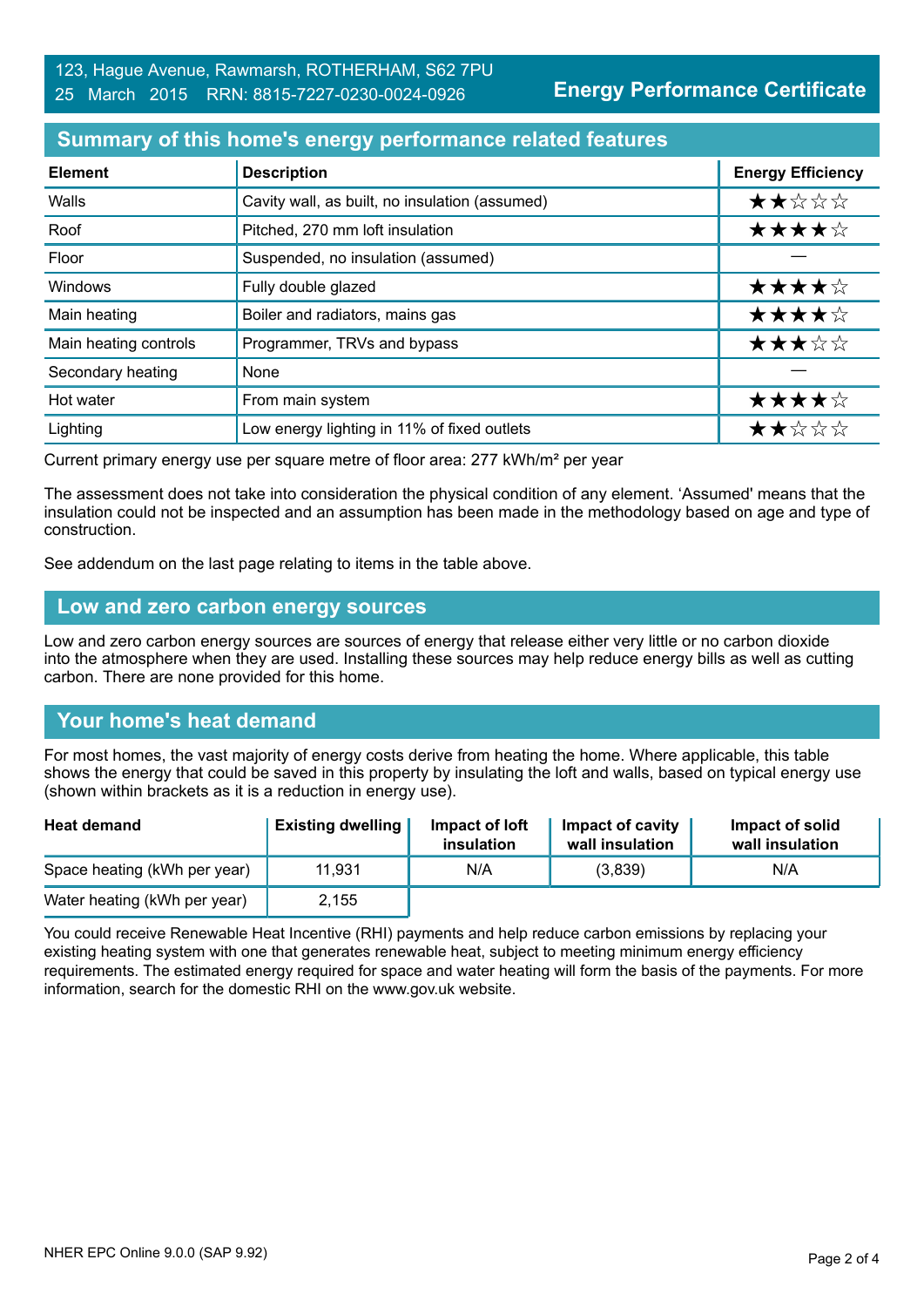#### 123, Hague Avenue, Rawmarsh, ROTHERHAM, S62 7PU 25 March 2015 RRN: 8815-7227-0230-0024-0926

#### **Recommendations**

The measures below will improve the energy performance of your dwelling. The performance ratings after improvements listed below are cumulative; that is, they assume the improvements have been installed in the order that they appear in the table. To receive advice on what measures you can take to reduce your energy bills, visit www.simpleenergyadvice.org.uk or call freephone 0800 444202. Before installing measures, you should make sure you have secured the appropriate permissions, where necessary. Such permissions might include permission from your landlord (if you are a tenant) or approval under Building Regulations for certain types of work.

| <b>Recommended measures</b>               | Indicative cost | <b>Typical savings</b><br>per year | <b>Rating after</b><br>improvement |
|-------------------------------------------|-----------------|------------------------------------|------------------------------------|
| Cavity wall insulation                    | £500 - £1,500   | £189                               | C70                                |
| Floor insulation (suspended floor)        | £800 - £1,200   | £45                                | C72                                |
| Low energy lighting for all fixed outlets | £40             | £40                                | C73                                |
| Heating controls (room thermostat)        | £350 - £450     | £ 25                               | C74                                |
| Solar water heating                       | £4,000 - £6,000 | £ 33                               | C76                                |
| Solar photovoltaic panels, 2.5 kWp        | £5,000 - £8,000 | £240                               | <b>B86</b>                         |

#### **Alternative measures**

There are alternative measures below which you could also consider for your home.

**•** External insulation with cavity wall insulation

# **Financial Support and the Green Deal**

Green Deal Finance allows you to pay for some of the cost of your improvements in instalments under a Green Deal Plan (note that this is a credit agreement, but with instalments being added to the electricity bill for the property). The availability of a Green Deal Plan will depend upon your financial circumstances. There is a limit to how much Green Deal Finance can be used, which is determined by how much energy the improvements are estimated to **save** for a 'typical household'.

You may also be able to obtain support towards repairs or replacements of heating systems and/or basic insulation measures under the ECO scheme, provided that you are in receipt of qualifying benefits or tax credits. To learn more about this scheme and the rules about eligibility, visit www.simpleenergyadvice.org.uk or call freephone **0800 444202** for England and Wales.